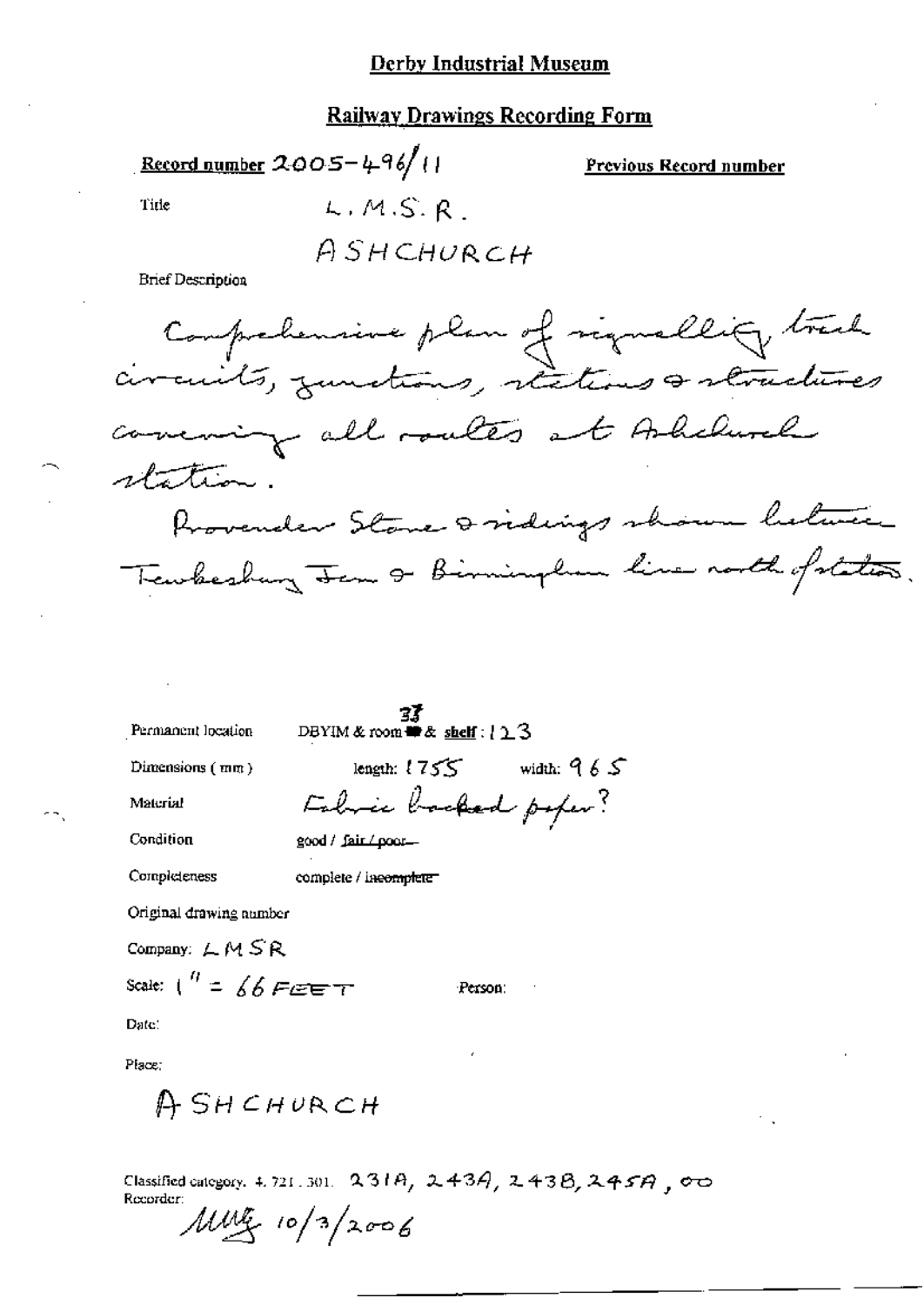# **Railway Drawings Recording Form**

Record number  $1971 - 384/305$ 

Previous Record number

 $CATTEUL$  $1099$ 

ż

Title

**Brief Description** 

| DBYIM & coom 49 & shelf:11 3<br>Permanent location                                                                      |
|-------------------------------------------------------------------------------------------------------------------------|
| lengib: 445<br>Dimensions $(mn)$                                                                                        |
| Rafer on folice<br>Material                                                                                             |
| Condition<br>good / fair + poor                                                                                         |
| Completeness<br>complete / incomplete                                                                                   |
| Original drawing number $\int H/I/4S$                                                                                   |
| Company:                                                                                                                |
| Person: $C \supset C$<br>Scale: $\int_{0}^{\infty} f(x) \, dx \in T$ ?                                                  |
| Date: $T_{\text{average}}$ 7, 1890                                                                                      |
| Place:                                                                                                                  |
| Temhesdag                                                                                                               |
| Classified category: $4.721 \cdot 301$ . $\approx 9^{-4}$ , $\approx 4.57$ .<br>Recorder:<br>$\mu$ uy $\approx$ /2/2002 |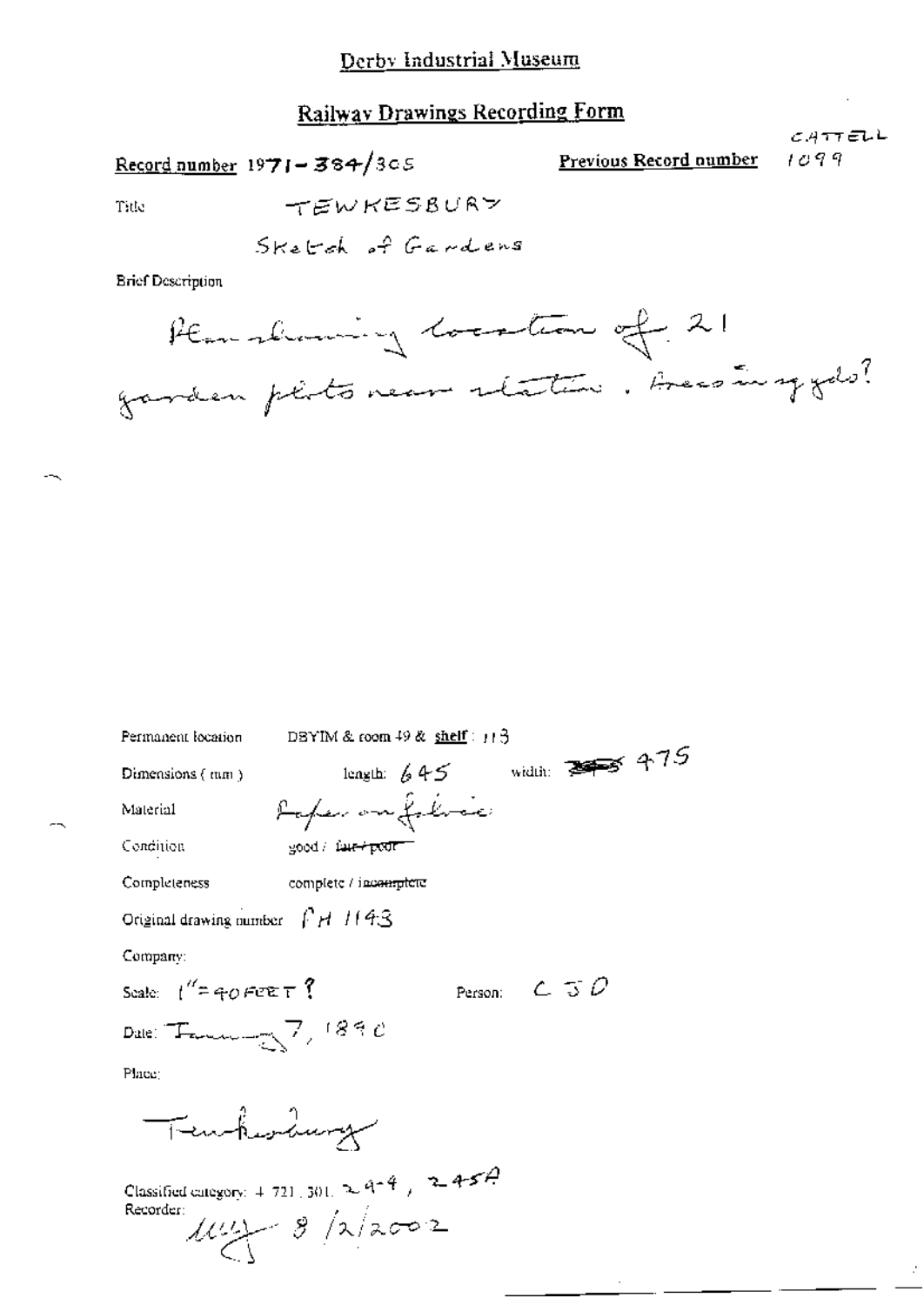## Railway Drawings Recording Form

971-384/ابرام (143-1971)<br>Record number 1997-5/1423-7 234. Previous Record number 14-64-MIOLANO RAILWAY Title TEWNSBURY BRANCH  $A \vee D$ Brief Description ELWRSBURY & AND PLAN BRANCH Coverpage with details of Arts, colourning & symbols.

| Permanent location      | 33<br>DBYIM&room # a shelf: 56040         |                      |
|-------------------------|-------------------------------------------|----------------------|
| Demensions (mm)         | length: $\widetilde{S}$ / $\widetilde{S}$ | ک3کک widuli: گ       |
| Material                |                                           |                      |
| Condition               | good / fa <del>ir / poor</del>            |                      |
| Completeness            | complete / incomplete                     |                      |
| Original drawing number |                                           |                      |
| Company: MR             |                                           |                      |
| Scale:                  |                                           |                      |
| Date: 1 9 0 7           |                                           | Person PJ Me Callinn |
| Place.                  |                                           |                      |
|                         |                                           |                      |
|                         |                                           |                      |

Classified category: 4, 721, 301, 2 4 3 6, 23(4, 245A, 244, Recorder:  $\mu v_1 = \frac{7}{2} \sqrt{200}$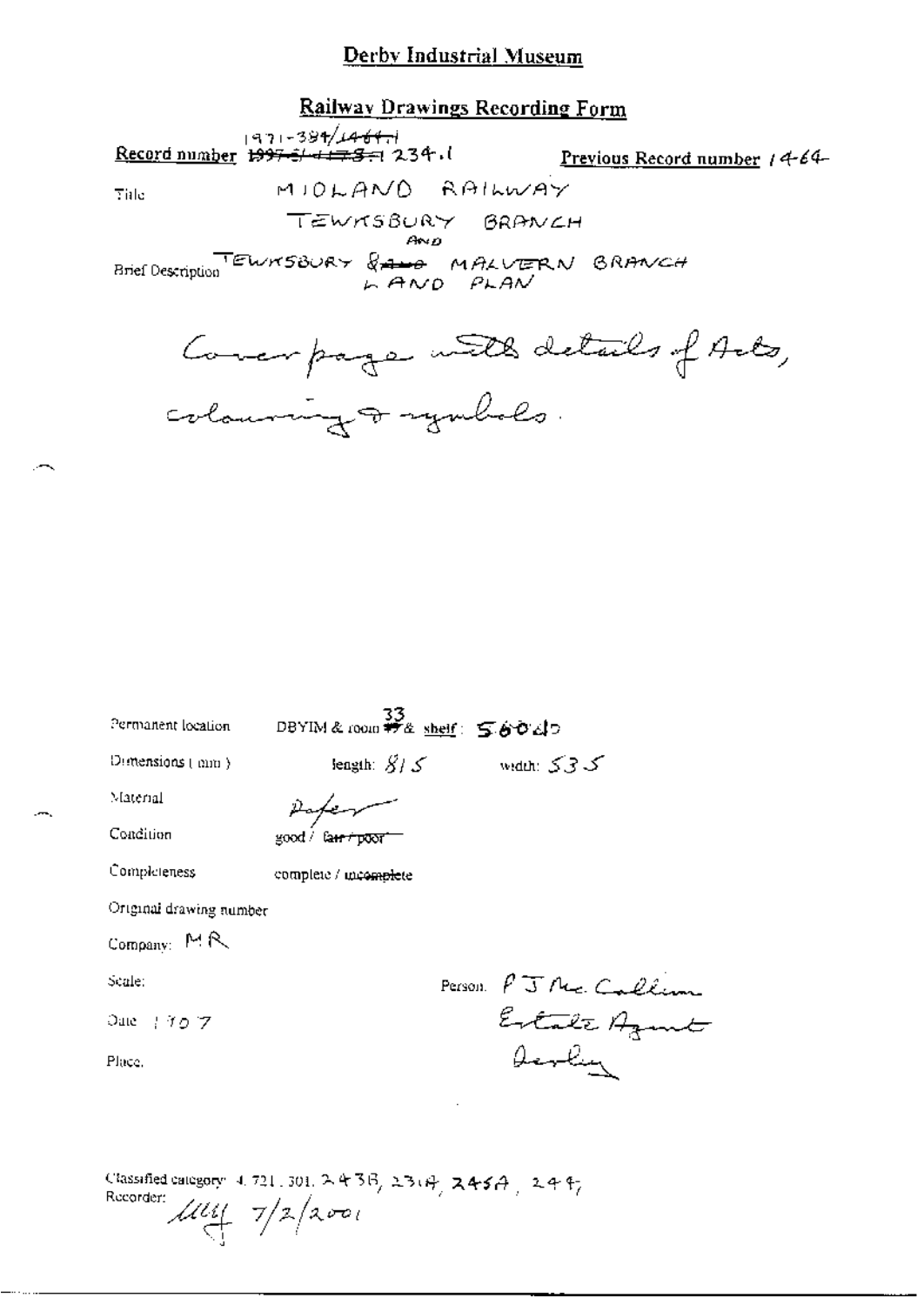$\mathbf{I}$ 

## Railway Drawings Recording Form

 $971 - 384/\sqrt{723}$ <br>Record number 1997-5/-1178. 3 234.3 Previous Record number 14 64 COUNTY OF GLOUCESTER Title

**Brief Description** 

| Permanent location                      | 33<br>DBYIM & room <b>P</b> & shelf: 560.1 |              |  |  |  |  |
|-----------------------------------------|--------------------------------------------|--------------|--|--|--|--|
| Dimensions (mm)                         | length: $\mathcal{G}/\mathcal{S}$          | width: $535$ |  |  |  |  |
| Material                                | Kafem                                      |              |  |  |  |  |
| Condition                               | good / fair / poor                         |              |  |  |  |  |
| Completeness                            | complete / incomplete                      |              |  |  |  |  |
| Original drawing number SQ ext 2        |                                            |              |  |  |  |  |
| Company: $M_{\rm H}$                    |                                            |              |  |  |  |  |
| Scale: $\mathfrak{t}'^t$ = 2 c + A IN S |                                            | Person:      |  |  |  |  |
| Date:                                   |                                            |              |  |  |  |  |
| Place:                                  |                                            |              |  |  |  |  |

 $\frac{3}{4}m - \frac{1}{2}m$ 

Classified category: 4, 721, 301,  $2.45$ *A* Recorder:  $\mu$ ute  $7/2/2001$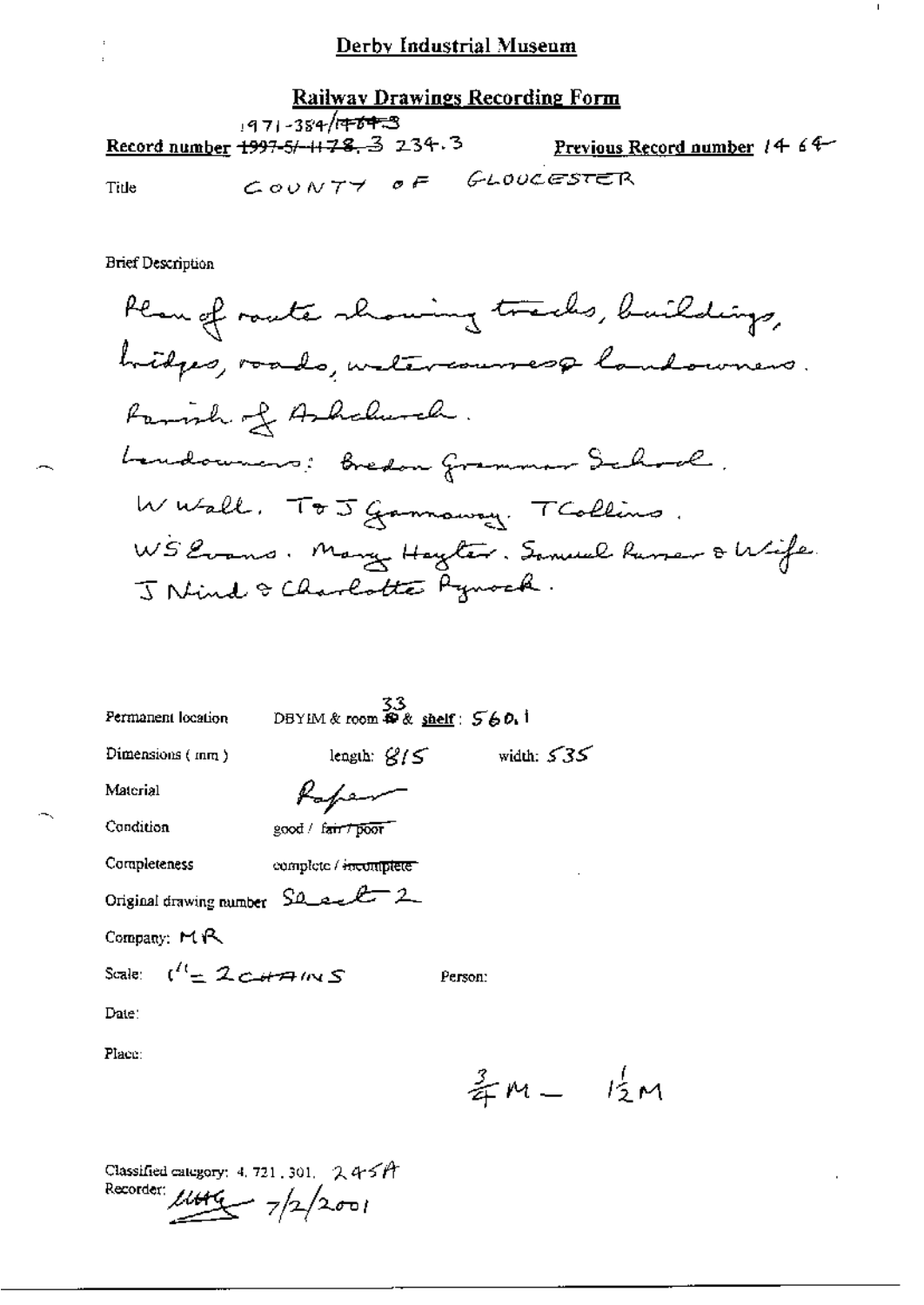#### **Railway Drawings Recording Form**

 $1971 - 384/14644$ Record number 1997-5/ 1178, 4 234.4 Previous Record number 14-64-COUNTY OF GLOUCESTER Title COUNTY OF WORCESTER **Brief Description** Plan of route showing tracks, buildings,

hidges, roads, welercourses& landowners. family of Transhowing. Parish of Bradon Panile of Ashchurch. Landowning; Many Hayter. Harriet Mknight. Elizabeth Edwards. Somuel Russer onlife. J Nind & Charlotte Rynock. J Smith, W griggle. Mary Smart. RWoodward. HPMoore. TBlascham. FLane. SirEAH Lechmere. Thermas Lollins. Station area, Goods branch through town to Quay Rit.

length:  $g/5$  width:  $535$ 

Person:

 $P.T.0$ 

incen Ama DBYIM & room as & shelf:  $560.1$ Permanent location

Dimensions (mm)

Material

Condition

good / fair / poor

Rapen

Completeness complete / incomplete Original drawing number See 23

Company: MR

Scale:  $\binom{11}{5}$  2 CHAINS

Date:

Place:

Teurhesburg

 $12M - 24M$ 

Classified category: 4.721.301. 2454, 244 Recorder:  $\mu_{000} = 7/2/2001$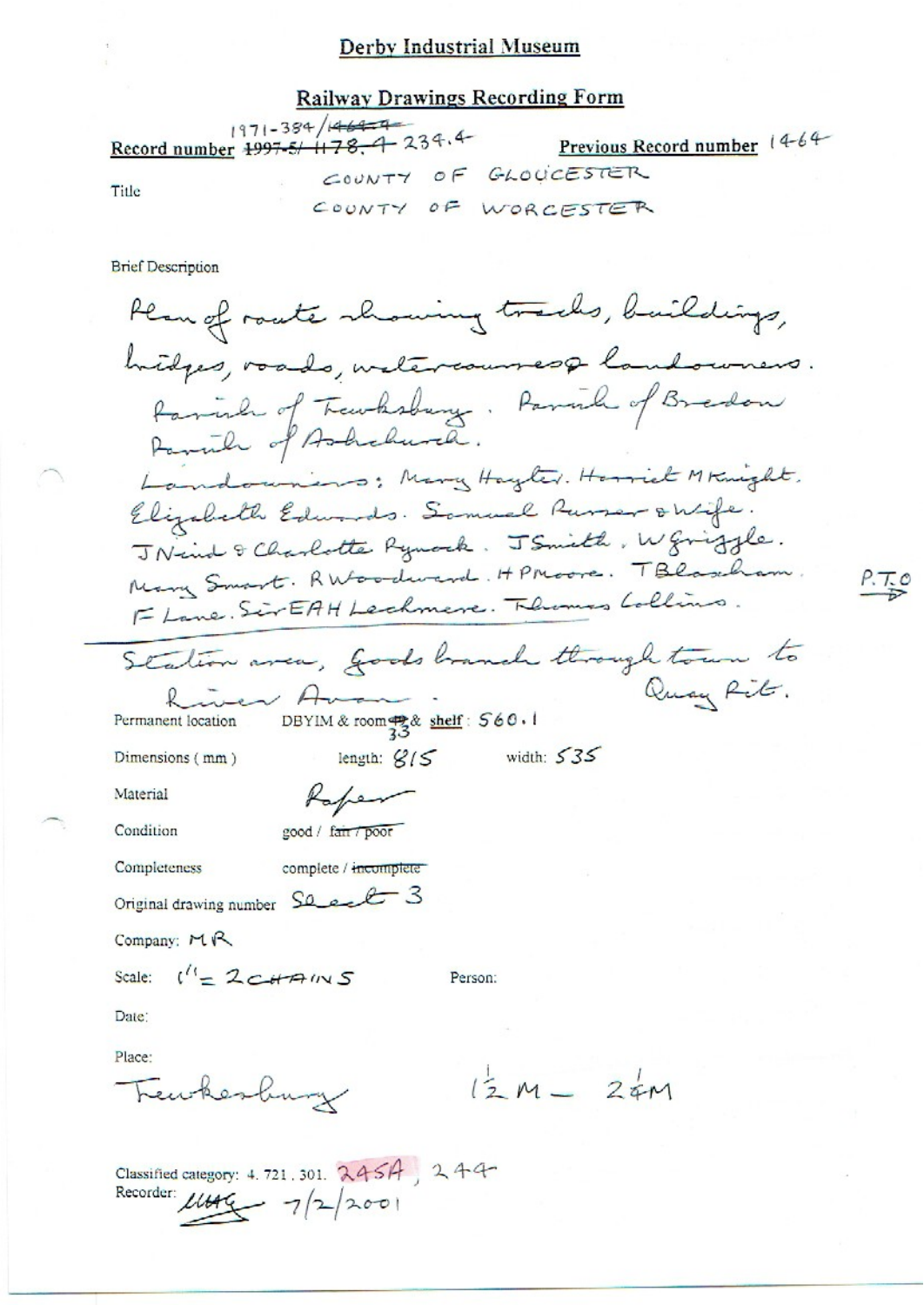Railway Drawings Recording Form

 $CHTTELL$ Record number  $1971 - 384 / 519$ Previous Record number  $B = R$ Title TEWKESBURY BRANCH Plan of popored route from Arlicharch **Brief Description** Quatercourses.<br>Parish of Fewherland. Feint poucil notes of owners & dates of purchase

Permanent location

DBYIM & room  $49$  & shelf:  $118$ 

Dimensions (mm)

length:  $12.45$  width: 330 Raferanfolve

Person:

Condition

Material

good / dair / poor-

complete / incomplete-

Completeness

Original drawing number

Company:

Scale:  $1^H = 4$  catains -1838 Date:

Place:

Tewkesburg

Classified category:  $4, 721, 301, 2457$ Recorder New 25/4/2003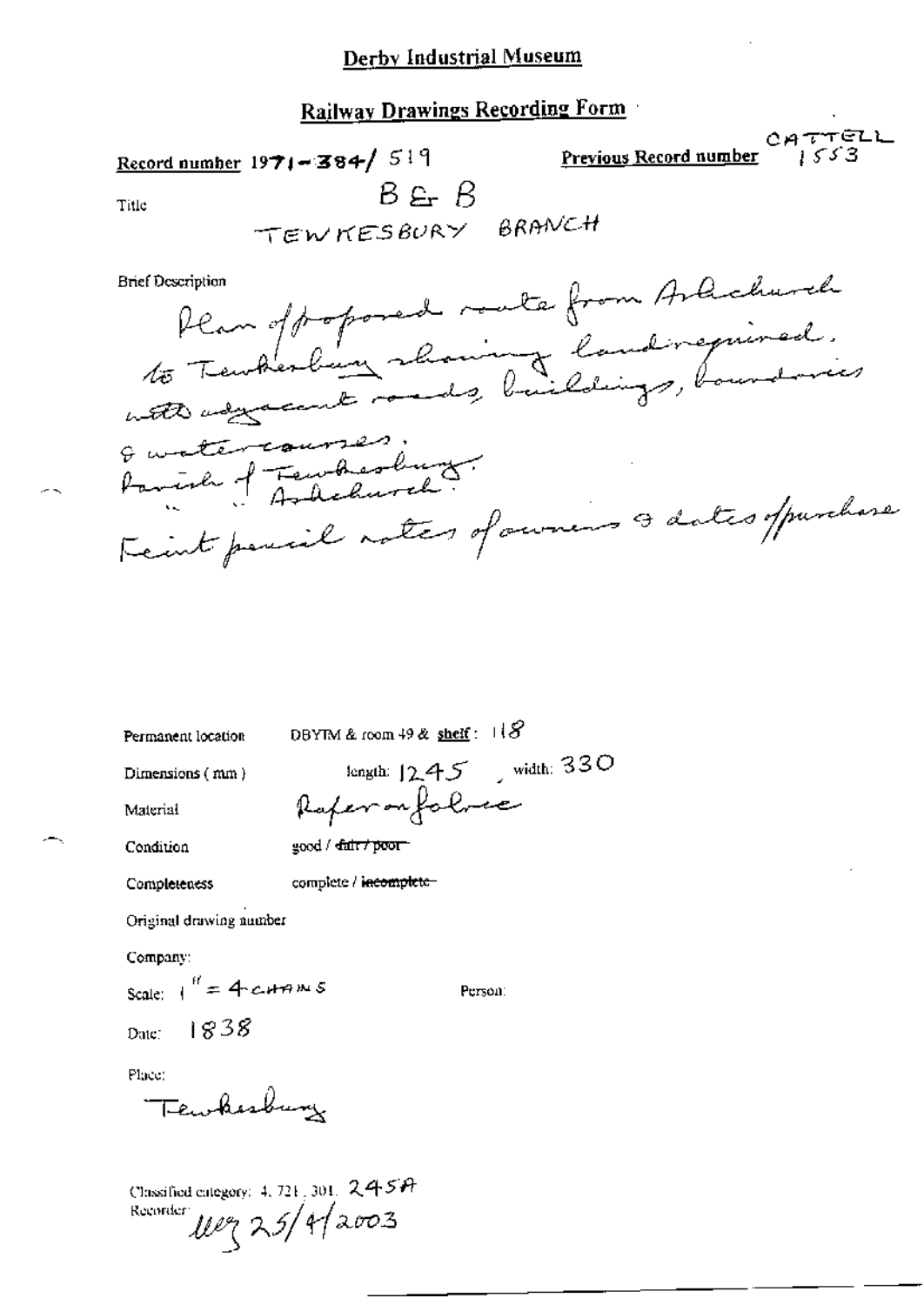## Railway Drawings Recording Form

Record number  $1971 - 384/408.$ 

Previous Record number

TELL

Title

 $SECTOON$ 

**Brief Description** 

Section showing existing land profile or proposed cevel of track between 8 = MP and 9M 30 ctms. Panish of Tawksburg. Tewksburg Depol. Line terminates by High Street.

DBYIM & room 49 & shelf  $\left| \right|$  6 Permanent location

Dimensions (mm)

length:  $g \le 0$  width: 4-60

Material Condition

Pefer good / fair+poor

Completeness

complete / incomplete

Original drawing number  $N_c \, 3 \, 5$ 

Company:

Scale:  $\text{HOR}(Z) = 1^H = 20 \text{ FEE} \text{ T}$ <br>Scale:  $\text{HOR}(Z) = 1^4 = 4 \text{ CHAINS}$ 

Date: 1838

Place:

Tewksbury Branch

Classified category:  $4.721.301.$   $245A$ Recorder:  $11\sqrt{2}8/11/2002$ 

Person: Captain WS Moorsom, CE.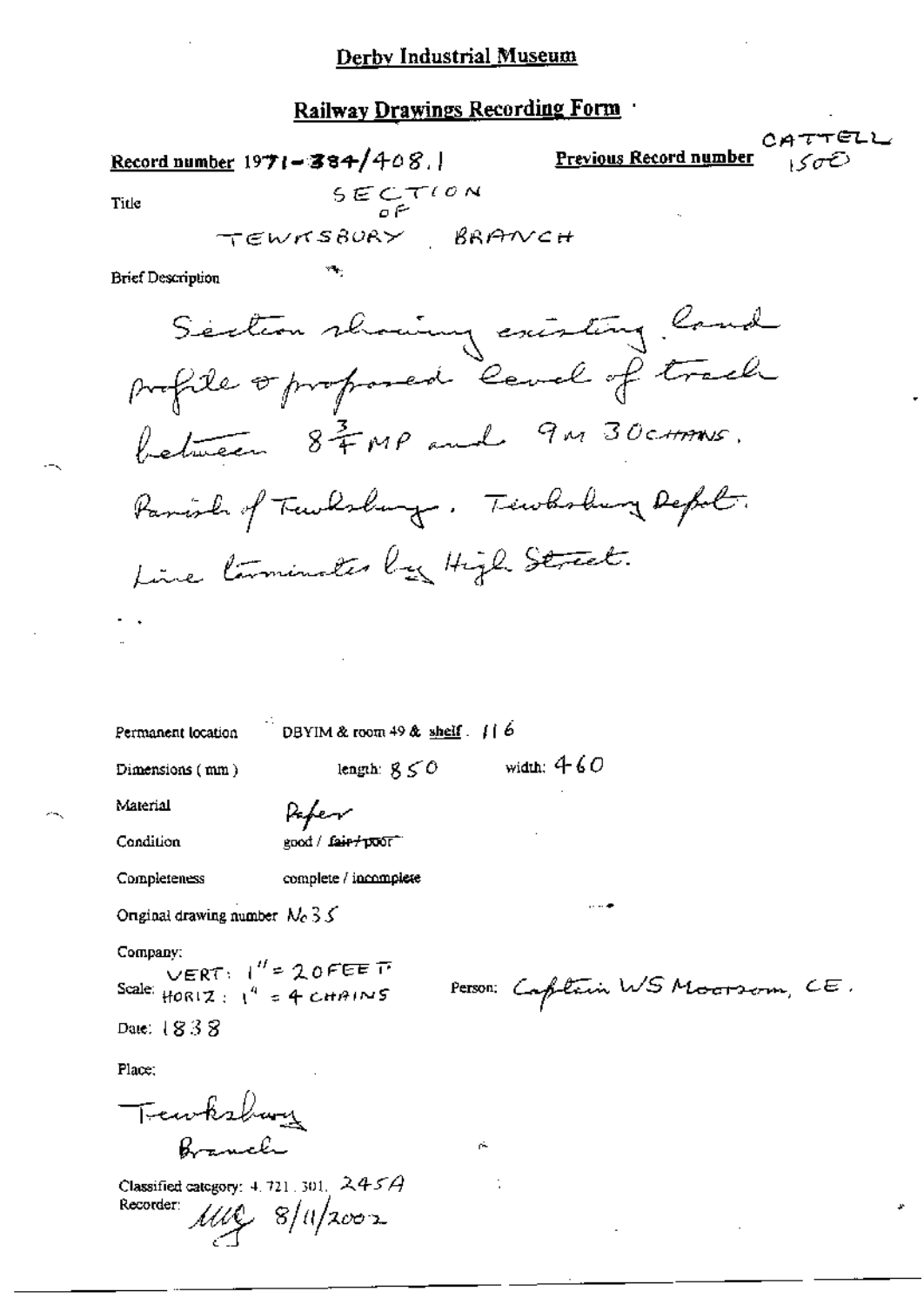### Railway Drawings Recording Form

Record number  $1971 - 384/408.2$ 

Previous Record number

CATTELL  $1501$ 

Title

J.

**Brief Description** 



| Permanent location                                                                                                              | DBYIM & room $49$ & shelf: $116$ |               |    |
|---------------------------------------------------------------------------------------------------------------------------------|----------------------------------|---------------|----|
| Dimensions (mm)                                                                                                                 | length: $g\leq O$                | width: $4-65$ | ð  |
| Material                                                                                                                        |                                  |               |    |
| Condition.                                                                                                                      | good / f <del>air/poo</del> f    |               |    |
| Completeness                                                                                                                    | complete / incomplete            |               | ÷. |
| Original drawing number $R$ 23                                                                                                  |                                  |               |    |
| Company:<br>Scale: VERT: $\int_{0}^{t} = 20 \text{ FEET}$<br>HORIZ: $\int_{0}^{t} = 4 \text{ cm}^2 \text{ m/s}$<br>Date: $1838$ | Person:                          | t.<br>J.      |    |
| Place:                                                                                                                          |                                  |               |    |
| Tewbolung                                                                                                                       |                                  | Þ<br>٠⊾       |    |
| Classified category: 4, 721, 301, $\propto$ 4 $\leq$ $\vartriangle$<br>Recorder:                                                | 114.8/11/2002                    |               |    |